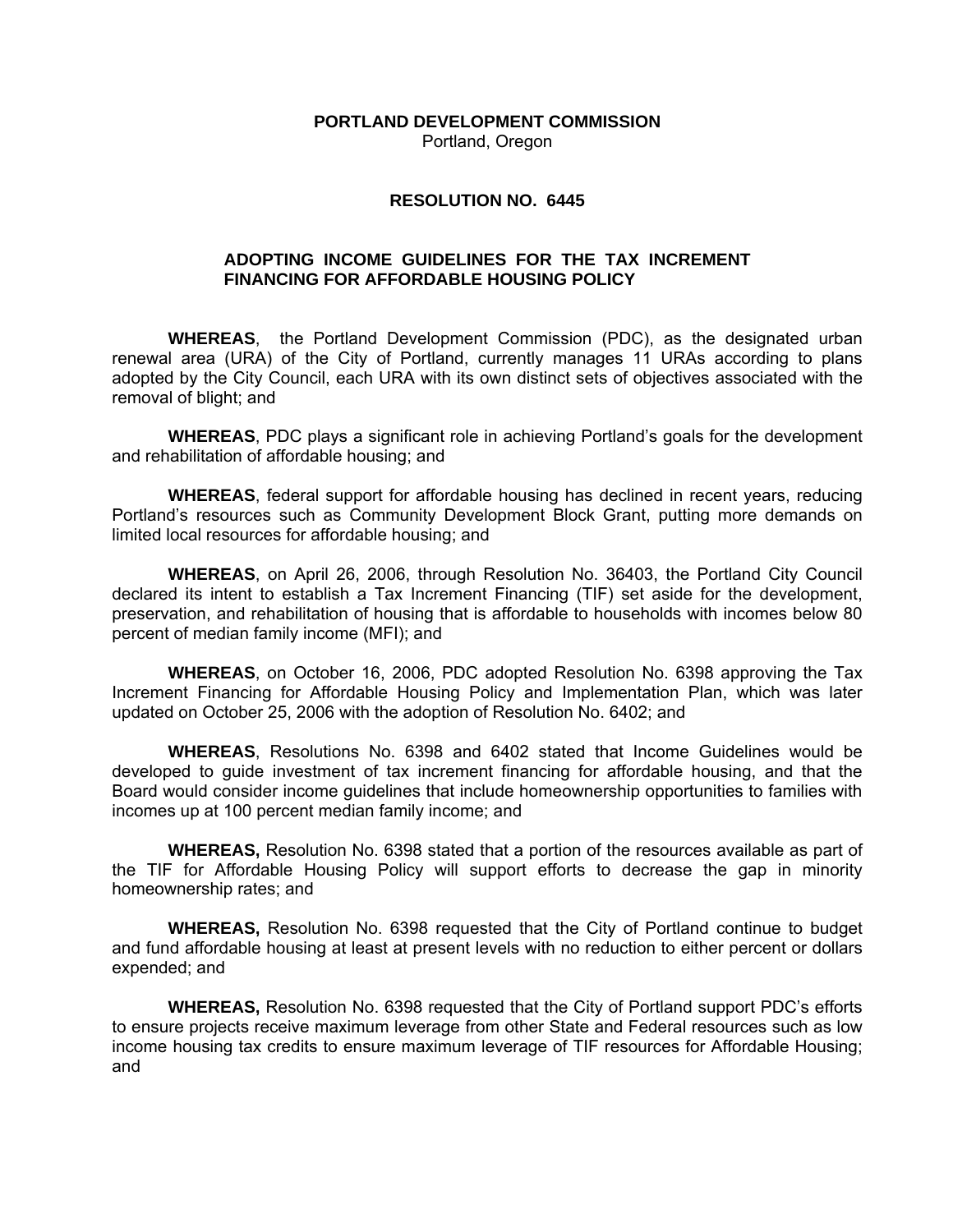**WHEREAS**, PDC has completed a public participation effort to engage individual stakeholders and groups in a discussion of the appropriate Income Guidelines; now, therefore, be it

**RESOLVED,** that the TIF for Affordable Housing Income Guidelines attached hereto as Exhibit A are hereby adopted; and be it

**FURTHER RESOLVED,** the Board will review the Income Guidelines after four years of implementation (July 2010) to determine if they provide the appropriate parameters for spending of TIF resources for affordable housing given City priorities and the availability of non-TIF resources as leverage; and be it

**FURTHER RESOLVED,** the Board may also review and update the Income Guidelines at any time there is an action resulting in a substantial amendment (i.e. major boundary amendment or change in maximum indebtedness) to that district, in which case changes to the Income Guidelines will be subject to City Council adoption of the URA Amendment; and be it

**FURTHER RESOLVED,** that PDC requests the City of Portland add to its legislative agenda a request to the State of Oregon that the State pass legislation to allow TIF set aside resources to be spent outside URAs subject to adopted income guidelines; and be it

**FURTHER RESOLVED,** the Board may also review and update the Income Guidelines if changes are made to the State legislation allowing tax increment to be spent outside of a URA; and be it

**FURTHER RESOLVED,** that the TIF for Affordable Housing Policy and Income Guidelines will not provide sufficient resources to achieve the City's goals to decrease the gap in minority homeownership rates and requests the City of Portland show their commitment for Operation HOME and first time homeownership through financial allocation of City resources toward these efforts; and be it

**FURTHER RESOLVED,** that for PDC to be successful in achieving the spending targets for rental housing affordable to extremely low income households (0-30 percent MFI) as established by the TIF for Affordable Housing Income Guidelines, additional resources will be required from the City of Portland, State of Oregon, and the Housing Authority of Portland to fill the operating, rent and services gaps required to make this housing feasible and successful; and be it

**FURTHER RESOLVED,** that the TIF for Affordable Housing Policy and Income Guidelines will not provide sufficient resources to achieve middle income housing in the Central City, and the Board requests the City Council reassess incentive programs such as the Central City Multifamily Housing Tax Abatement as part of the Central City Plan Update to ensure there are a range of housing opportunities and incomes in the Central City; and be it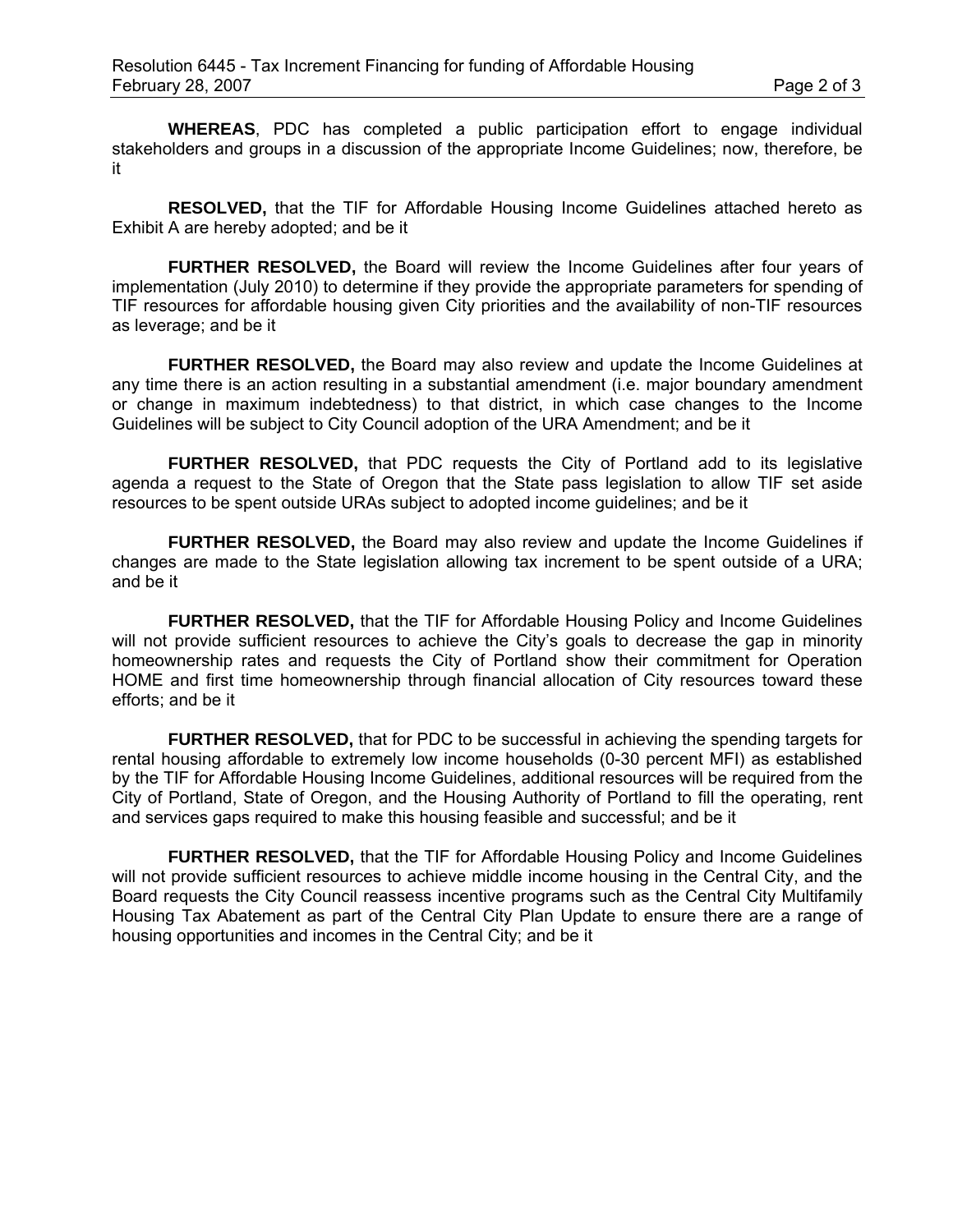**FURTHER RESOLVED,** that the Board requests that the City Council set a worksession date to include the Board in a discussion to develop a comprehensive approach for addressing all of the City housing goals, including those goals not explicitly included in the TIF for Affordable Housing Policy and Income Guidelines included in Exhibit A; and be it

**FURTHER RESOLVED** that this resolution shall become effective on March 29, 2007.

**Adopted by the Portland Development Commission on February 28, 2007.**

ee A. Castilla. etarv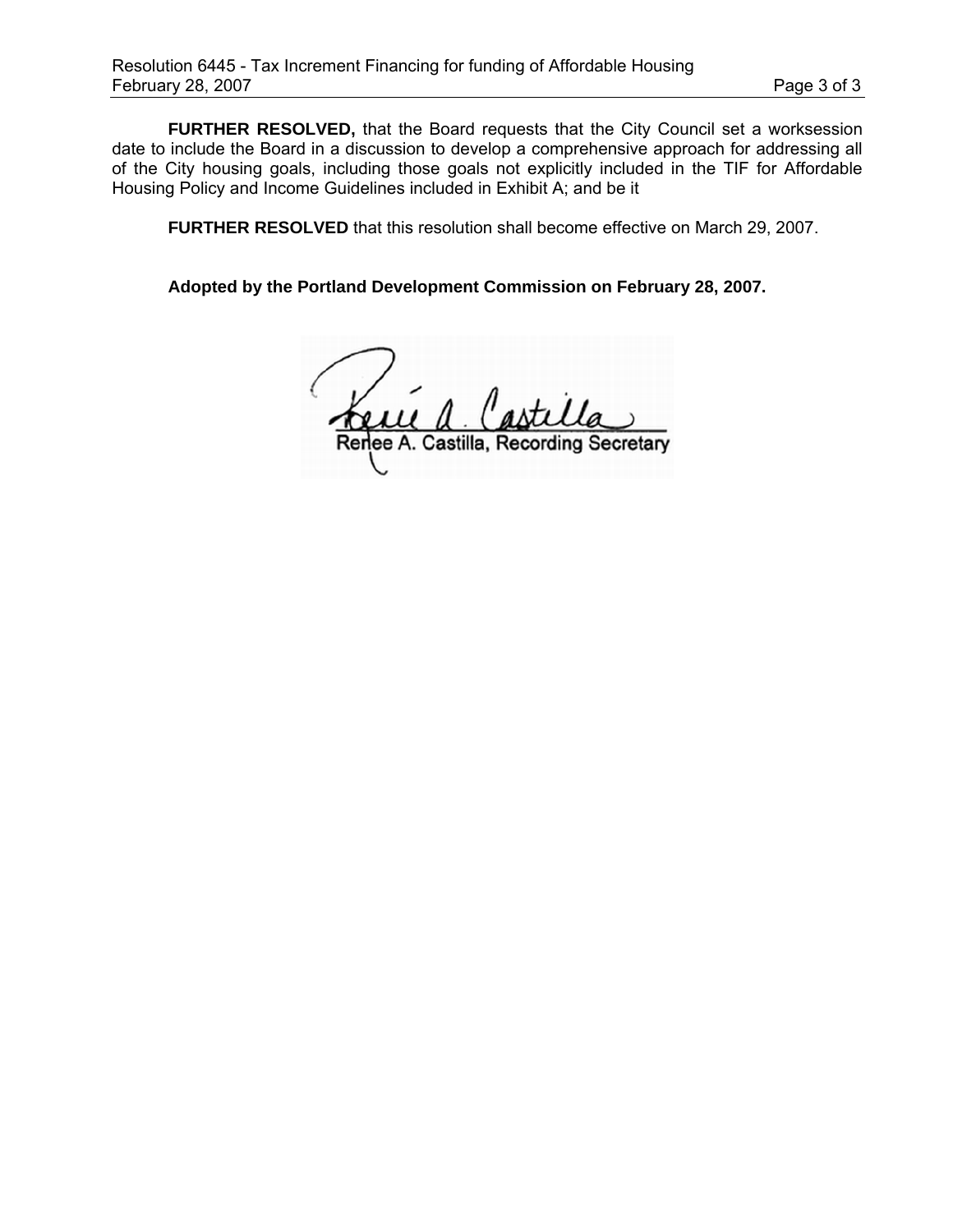# **EXHIBIT A: TAX INCREMENT FINANCING FOR AFFORDABLE HOUSING INCOME GUIDELINES**

# **PDC Staff Recommendation 2-14-2007**

This document outlines Income Guidelines for the Tax Increment Financing for Affordable Housing policy proposed for adoption by the Portland Development Commission Board of Directors. The guidelines establish spending criteria for the funding established by Resolution 6402 adopted on October 25, 2006.

Resolution 6402 established the following funding requirements for Affordable Housing beginning July 1, 2006:

- Interstate Corridor Urban Renewal Area: a minimum of 30% of all tax increment resources
- Gateway Regional Center Urban Renewal Area: a minimum of 30% of all tax increment resources
- Lents Town Center Urban Renewal Area: a minimum of 30% of all tax increment resources
- River District Urban Renewal Area: a minimum of 30% of all tax increment resources
- North Macadam Urban Renewal Area: a minimum of 30% of all tax increment resources
- South Park Blocks Urban Renewal Area: a minimum of 30% of all tax increment resources
- Oregon Convention Center Urban Renewal Area: a minimum of 26% of all tax increment resources
- Downtown Waterfront Urban Renewal Area: a minimum of 22% of all tax increment resources
- Central Eastside Urban Renewal Area: a minimum of \$5,100,000 of all tax increment resources of the first \$35 million of debt issued and a minimum of 30% of all tax increment resources for any additional debt beyond \$35 million.

The Resolution further stated that the Commission would develop Income Guidelines that would establish eligible homeowner and rental housing funding levels for the Tax Increment Financing for Affordable Housing resources, including that consideration of homeownership opportunities for families with incomes up to 100% median family income.

The following Income Guidelines are proposed to take effect for the budget year FY2006/2007 through the remaining life of the individual urban renewal areas. The Income Guidelines will be reviewed:

- After four years of implementation (July 2010) to determine if they provide the appropriate parameters for spending of tax increment financing (TIF) resources for affordable housing given City priorities and the availability of non-TIF resources as leverage;
- If changes are made to the State legislation allowing tax increment to be spent outside of urban renewal area; and
- At any time there is an action resulting in a substantial amendment (i.e. major boundary amendment or change in maximum indebtedness) to that district, in which case changes to the Income Guidelines will be subject to City Council adoption of the URA Amendment.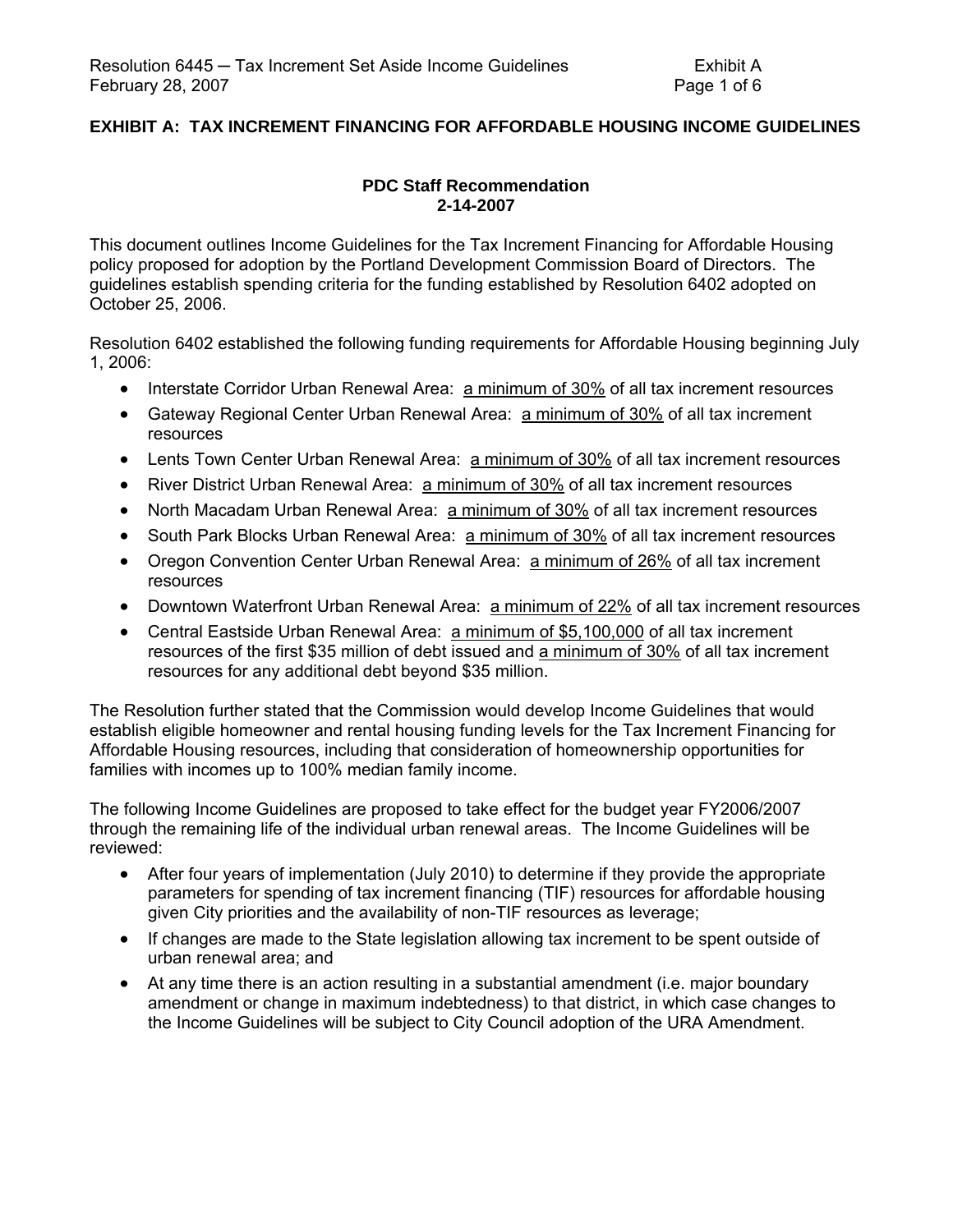# **TAX INCREMENT FINANCING FOR AFFORDABLE HOUSING**

#### **Proposed Income Guidelines**

**1. Neighborhood Urban Renewal Areas:** The Neighborhood urban renewal areas include:

- Interstate Corridor Urban Renewal Area (ICURA)
- Lents Town Center Urban Renewal Area (LTCURA)
- Gateway Regional Center Urban Renewal Area (GWURA)
- Oregon Convention Center Urban Renewal Area (OCCURA)

Proposed Income Guidelines: Resource allocations will meet the following criteria:

| Income/Spending Category<br>(MFI/housing type) | Proposed Income<br><b>Guidelines</b> | <b>Estimated Unit Potential</b><br>$FY06/07 - FY11/121$                                                   |  |
|------------------------------------------------|--------------------------------------|-----------------------------------------------------------------------------------------------------------|--|
| 0-30% MFI Rental Housing                       | $35\%$ - $50\%$                      | <b>ICURA</b><br>$-60-85$ units<br>LTCURA<br>- 50-70 units<br>GWURA - 20-30 units<br>OCCURA - 35-50 units  |  |
| 31-60% MFI Rental & 0-60%<br>Homeownership     | $20\% - 45\%$                        | - 65-150 units<br><b>ICURA</b><br>$LTCURA - 55-125$ units<br>GWURA - 20-50 units<br>OCCURA - 30-75 units  |  |
| 61-80% (100% <sup>2</sup> ) Homeownership      | 20% - 40%                            | <b>ICURA</b><br>- 65-140 units<br>$LTCURA - 55-115$ units<br>GWURA - 20-45 units<br>OCCURA - 50-100 units |  |
| Low Income Community Facilities                | $0\% - 10\%$                         | Not applicable                                                                                            |  |

 $1$  Estimated unit potential was based on the following assumptions:

- 0-30% MFI Rental Housing Subsidy: In Neighborhood URAs, assumes \$80,000 - \$120,000 per unit subsidy required. Lower subsidy for rehabbed unit and higher subsidy for family sized units. (unit range \$100,000/unit)
- 31-60% MFI Rental Housing or Homeownership Subsidy: In Neighborhood URAs, assumes \$25,000 - \$100,000 per unit subsidy required. Lower subsidy for homeowner home repair and higher subsidy for new construction rental and homeownership. (unit range based on averaged \$50,000/unit)
- 61-100% MFI Homeownership Subsidy: In Neighborhood URAs, \$20,000 \$75,000 per unit subsidy required. Lower subsidy for 100% MFI units and home repair and higher subsidy for 61-80% MFI homeownership. (unit range based on averaged \$50,000/unit)

<sup>2</sup> Homeownership investments are restricted to 80% median family income (MFI) and below, except for the development of or homebuyer assistance to units with three bedrooms or more which are restricted to 100% MFI and below.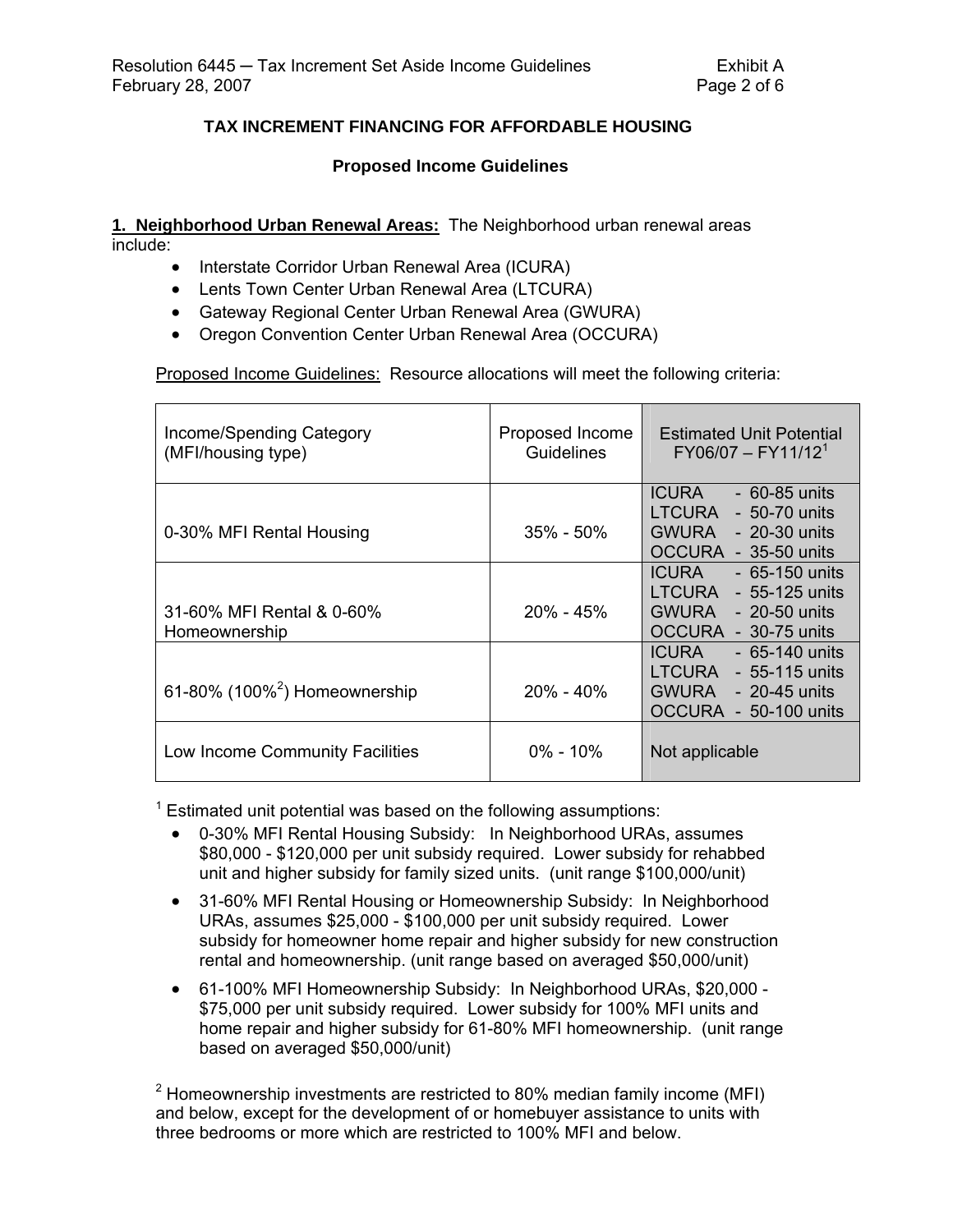## **2. River District and North Macadam Urban Renewal Areas:** The following

guidelines apply to the River District Urban Renewal Area (RDURA) and North Macadam Urban Renewal Area (NMURA).

Proposed Income Guidelines: Resource allocations will meet the following criteria:

| Income/Spending Category<br>(MFI/housing type) | Proposed<br>Income<br><b>Guidelines</b> | <b>Estimated Unit Potential</b><br>$FY06/07 - FY11/121$                   |  |
|------------------------------------------------|-----------------------------------------|---------------------------------------------------------------------------|--|
| 0-30% MFI Rental Housing                       | $50\% - 70\%$                           | <b>RDURA</b><br>$-140-195$<br>units<br><b>NMURA</b><br>- 135-190<br>units |  |
| 31-60% MFI Rental & 0-60%<br>Homeownership $3$ | $20\% - 40\%$                           | <b>RDURA</b><br>- 90-180 units<br><b>NMURA</b><br>- 85-175 units          |  |
| 61-80% (100% $^2$ ) Homeownership              | $0\% - 20\%$                            | <b>RDURA</b><br>$-$ 0-70 units<br><b>NMURA</b><br>$-0$ -65 units          |  |
| Low Income Community Facilities                | $0\% - 10\%$                            | Not applicable                                                            |  |

 $1$  Estimated unit potential was based on the following assumptions:

- 0-30% MFI Rental Housing Subsidy: In River District and North Macadam URAs, assumes \$100,000 - \$140,000 per unit subsidy required for new construction. (unit range based on averaged \$120,000/unit)
- 31-60% MFI Rental Housing or Homeownership Subsidy: In River District and North Macadam URAs, assumes \$60,000 - \$100,000 per unit subsidy required for new construction rental. (unit range based on \$75,000/unit)
- 61-100% MFI Homeownership Subsidy: In River District and North Macadam URAs, assumes \$75,000-\$130,000 per unit subsidy required for new homeownership. Lower subsidy for 100% MFI and higher subsidy for 61-80% MFI. (unit range based on \$100,000/unit)

<sup>2</sup> Homeownership investments are restricted to 80% median family income (MFI) and below, except for the development of or homebuyer assistance to units with three bedrooms or more which are restricted to 100% MFI and below.

 $3$  It is not anticipated that 0-60% MFI Homeownership will be achieved in the Central City due to the cost, but the Income Guidelines do not preclude this investment if new innovative models are developed.

 $4$  If resources allowed in this category in North Macadam are not spent, they can be reallocated to the other spending categories in excess of the allowed maximums.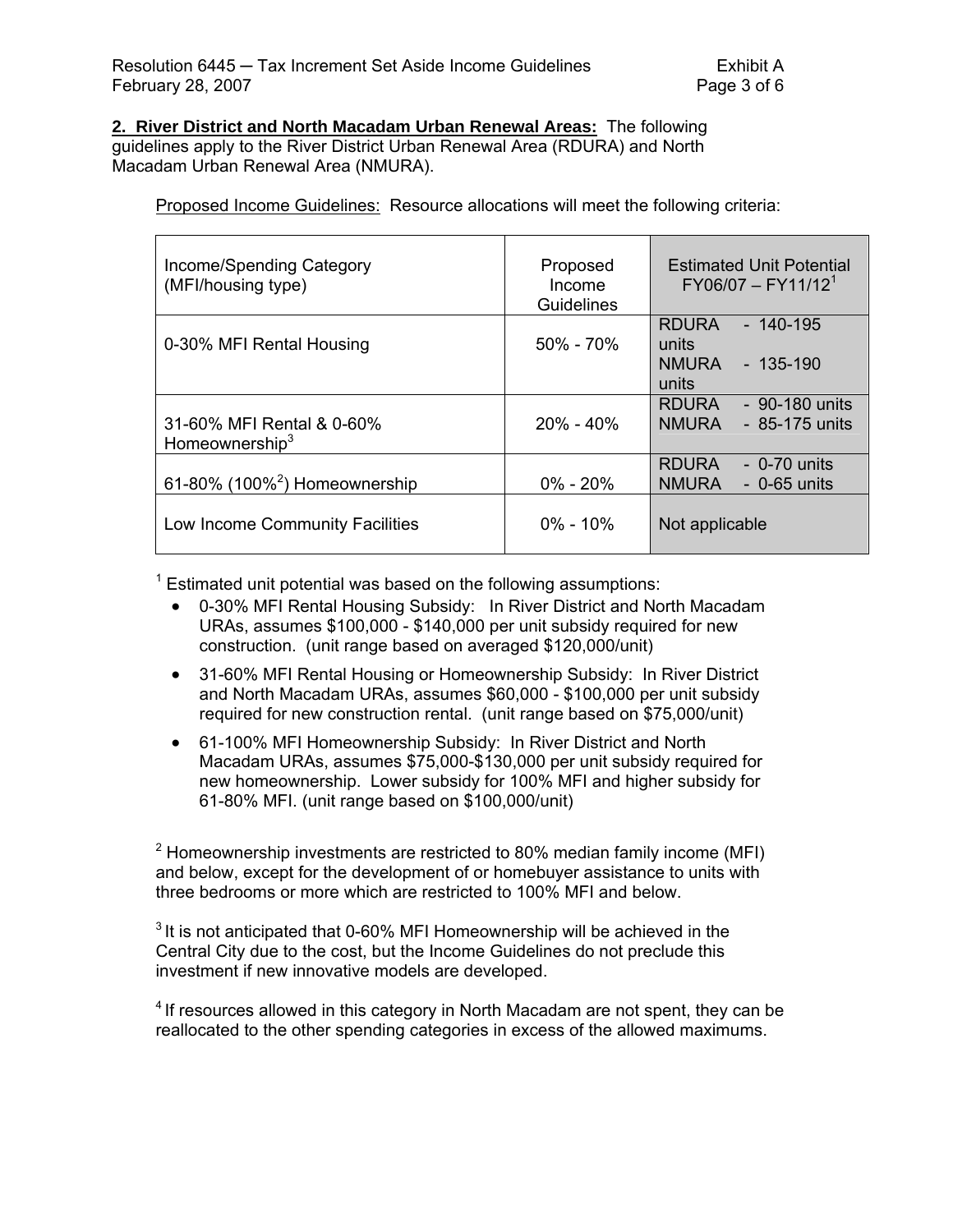**3. Central Eastside Urban Renewal Area:** The following guidelines will apply to the Central Eastside Urban Renewal Area (CESURA)

Proposed Income Guidelines: Resource allocations will meet the following criteria:

| Income/Spending Category<br>(MFI/housing type)          | Proposed<br>Income<br><b>Guidelines</b> | <b>Estimated Unit Potential</b><br>$FY06/07 - FY11/121$ |
|---------------------------------------------------------|-----------------------------------------|---------------------------------------------------------|
| 0-30% MFI Rental Housing                                | $35\%$ - $50\%$                         | $CESURA - 35-50 units$                                  |
| 31-60% MFI Rental & 0-60%<br>Homeownership <sup>3</sup> | $20\% - 50\%$                           | $CESURA - 25-70 units$                                  |
| 61-80% (100% <sup>2</sup> ) Homeownership               | $10\% - 30\%$                           | CESURA - 15-40 units                                    |
| Low Income Community Facilities                         | $0\% - 25\%$                            | Not applicable                                          |

 $1$  Estimated unit potential was based on the following assumptions:

- 0-30% MFI Rental Housing Subsidy: In the Central Eastside URA, assumes \$60,000-120,000 per unit subsidy required. Lower subsidy for rehabbed unit and higher subsidy for new construction. (unit range based on 35% of funds at \$120,000/unit to 90% of funds at \$80,000/unit)
- 31-60% MFI Rental Housing or Homeownership Subsidy: In the Central Eastside, assumes \$50,000-100,000 per unit subsidy required. Lower subsidy for rehabbed units and higher subsidy for new construction rental or homeownership. (unit range based on \$75,000/unit)
- 61-100% MFI Homeownership Subsidy: In the Central Eastside URA, \$50,000-\$100,000 per unit subsidy required. Lower subsidy for 100% MFI and higher subsidy for 61-80% MFI and family sized units. (unit range based on \$75,000/unit)

<sup>2</sup> Homeownership investments are restricted to 80% median family income (MFI) and below, except for the development of or homebuyer assistance to units with three bedrooms or more which are restricted to 100% MFI and below.

 $3$  It is not anticipated that 0-60% MFI Homeownership will be achieved in the Central City due to the cost, but the Income Guidelines do not preclude this investment if new innovative models are developed.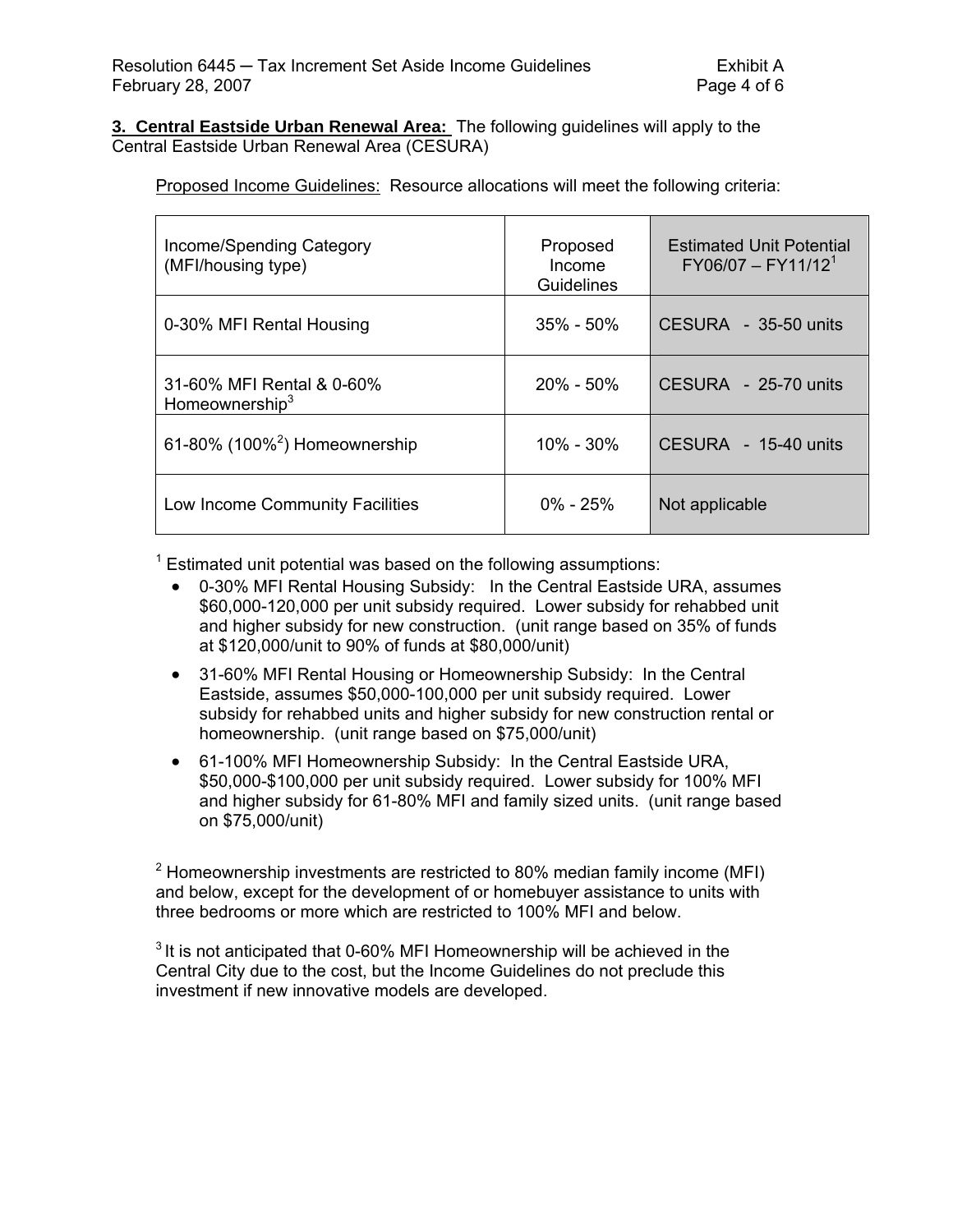**4. Downtown Waterfront Urban Renewal Area:** The following income guidelines will apply to the Downtown Waterfront Urban Renewal Area DTWURA:

Proposed Income Guidelines: Resource allocations will meet the following criteria:

| Income/Spending Category<br>(MFI/housing type)          | Proposed<br>Income<br>Guidelines | <b>Estimated Unit Potential</b><br>$FY06/07 - FY11/121$ |
|---------------------------------------------------------|----------------------------------|---------------------------------------------------------|
| 0-30% MFI Rental Housing                                | $50\% - 70\%$                    | DTWURA - 250-375<br>units                               |
| 31-60% MFI Rental & 0-60%<br>Homeownership <sup>3</sup> | $20\% - 40\%$                    | DTWURA - 90-120 units                                   |
| 61-80% (100% $^2$ ) Homeownership                       | $0\% - 20\%$                     | DTWURA - 0-40 units                                     |
| Low Income Community Facilities                         | $0\% - 25\%$                     | Not applicable                                          |

**5. South Park Blocks Urban Renewal Area:** The following income guidelines will apply to the South Park Blocks Urban Renewal Area (SPBURA):

Proposed Income Guidelines: Resource allocations will meet the following criteria:

| Income/Spending Category<br>(MFI/housing type) | Proposed<br>Income<br>Guidelines | <b>Estimated Unit Potential</b><br>$FY06/07 - FY11/121$ |
|------------------------------------------------|----------------------------------|---------------------------------------------------------|
| 0-30% MFI Rental Housing                       | 75% - 90%                        | SPBURA - 300-400<br>units                               |
| 31-60% MFI Rental & 0-60%<br>Homeownership $3$ | $10\% - 25\%$                    | SPBURA - 25-70 units                                    |
| 61-80% (100%*) Homeownership <sup>2</sup>      | $0\% - 10\%$                     | SPBURA - 0-20 units                                     |
| Low Income Community Facilities                | $0\% - 10\%$                     | Not applicable                                          |

 $1$  Estimated unit potential was based on the following assumptions:

• 0-30% MFI Rental Housing Subsidy: In the Downtown Waterfront and South Park Blocks URAs, per unit subsidy required and unit production based on actual projects in progress.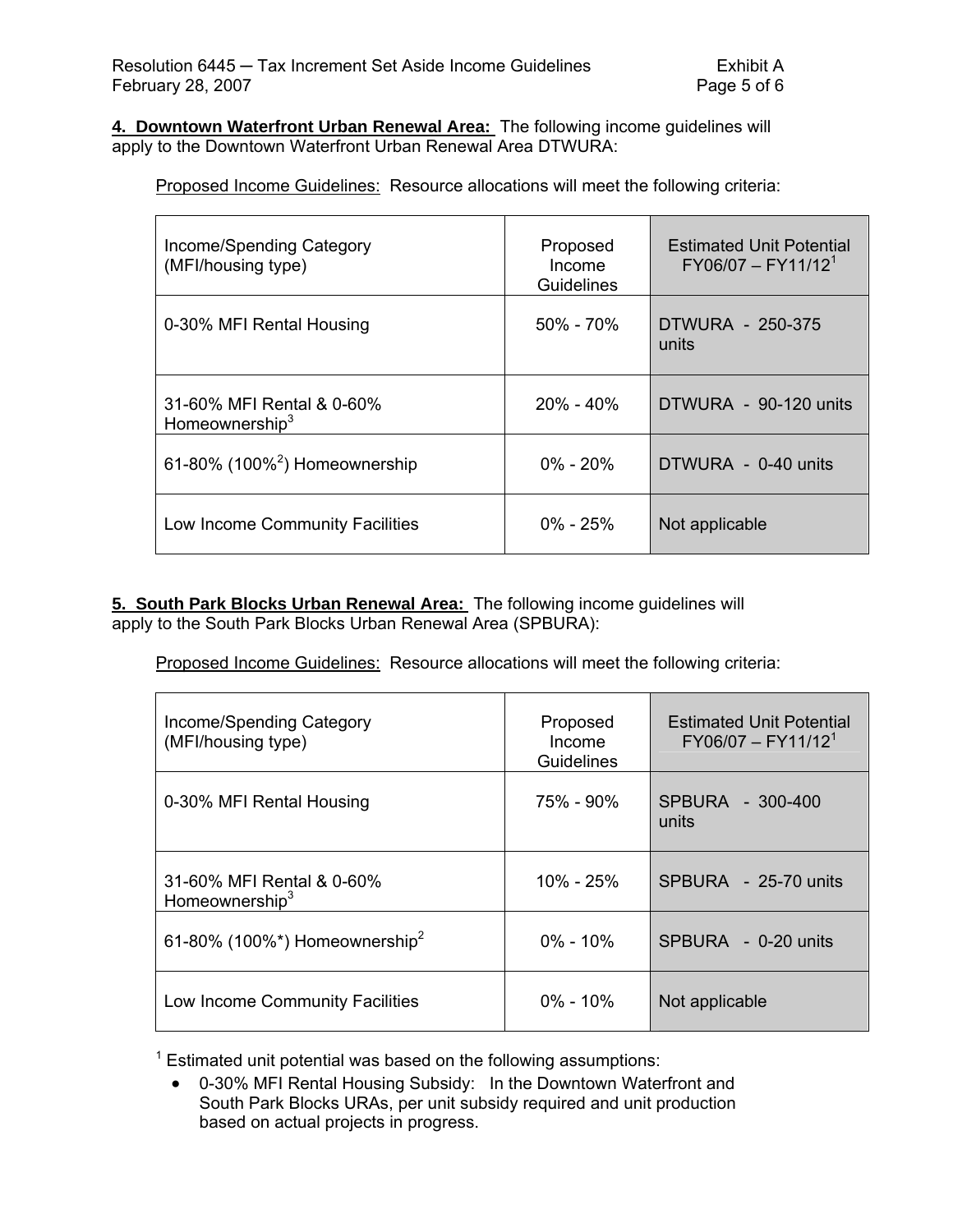Resolution 6445 — Tax Increment Set Aside Income Guidelines Funchion Exhibit A February 28, 2007 **Page 6 of 6** 

- 31-60% MFI Rental Housing or Homeownership Subsidy: In the Downtown Waterfront URAs, assumes \$50,000-100,000 per unit subsidy required. Lower subsidy for rehabbed units and higher subsidy for new construction rental or homeownership. (unit range based on \$75,000/unit); In the South Park Blocks URA, per unit subsidy required and unit production based on actual projects in progress.
- 61-100% MFI Homeownership Subsidy: In the Downtown Waterfront and South Park Blocks URAs, assumes \$75,000-\$130,000 per unit subsidy required. Lower subsidy for 100% MFI and higher subsidy for 61-80% MFI and family sized units. (unit range based on \$100,000/unit)

<sup>2</sup> Homeownership investments are restricted to 80% median family income (MFI) and below, except for the development of or homebuyer assistance to units with three bedrooms or more which are restricted to 100% MFI and below.

 $3$  It is not anticipated that 0-60% MFI Homeownership will be achieved in the Central City due to the cost, but the Income Guidelines do not preclude this investment if new innovative models are developed.